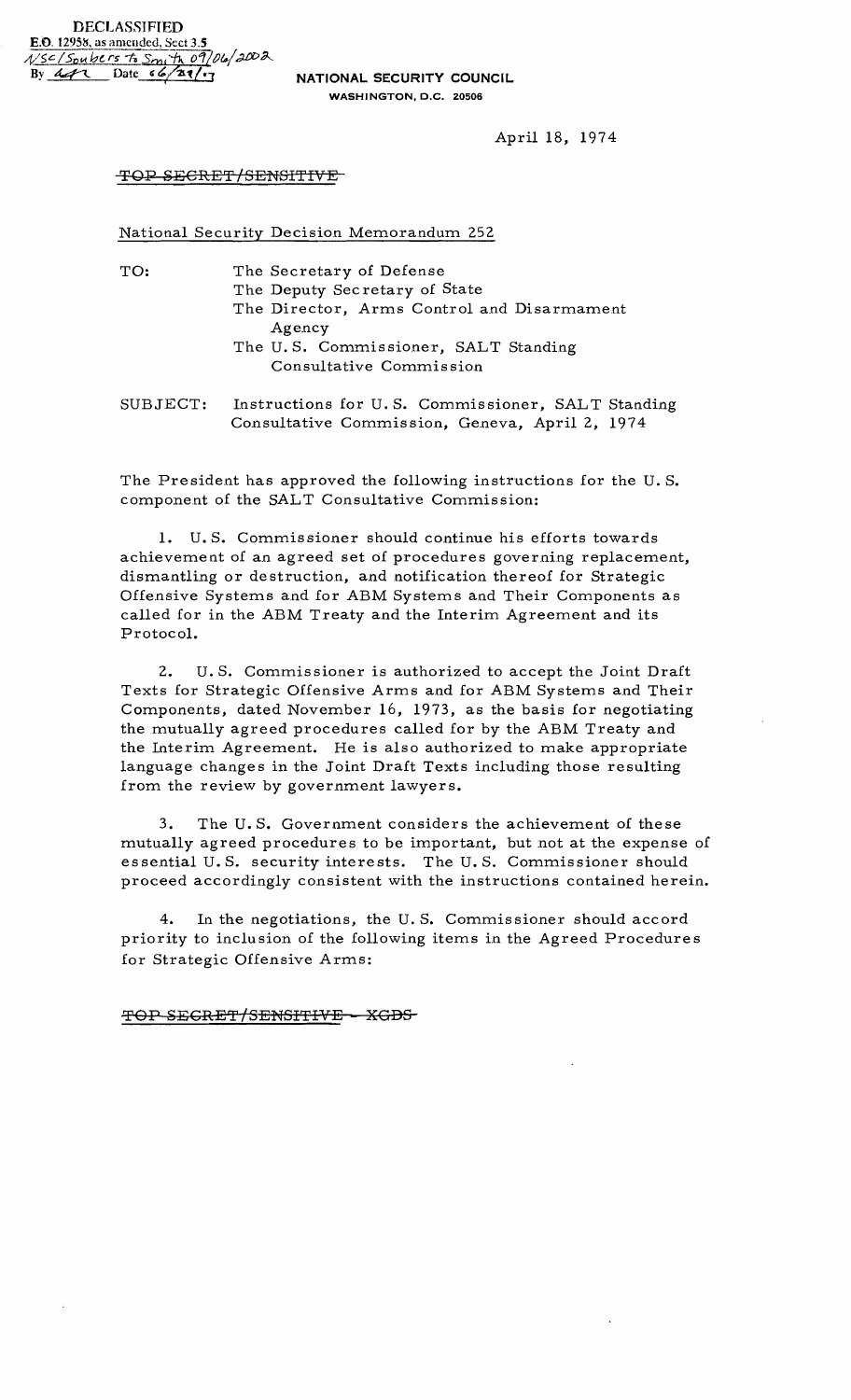## TOP SECRET/SENSITIVE 2

**--** In the case of soft launch sites an area of the launch pad per se at the location of the launch stand must be made unusable by dismantling or destruction; removal of launch device alone is not considered adequate.

-- In the case of silo launch sites the silo headworks shall be dismantled or destroyed.

-- In the case of ballistic missile submarines and SLBM launchers, the U.S. Commissioner should attempt to obtain Soviet agreement to U.S. proposals in the JDT of November 16, 1973, including those for H-class submarines. The U.S. Commissioner should make clear that in implementing the proposed procedure for "removing the submarines missile section in the open," the missile section will not be replaced by a new section of similar dimensions. Any replacement hull section must be significantly shorter in overall length than the missile section it replaces. The U.S. Commissioner is authorized to drop the proposed procedure of sinking in international waters if the Soviets refuse to accept prior notification thereof.

5. The U.S. Commissioner should continue to seek notification that SLBM launchers under construction are intended as replacement for older ICBM launchers or for launchers on older submarines. Notification should be given prior to the start of sea trials of the replacement SLBM launchers. If after several weeks it is clear that the Soviets will not accept any form of prior notification, the U.S. Commissioner should seek instructions.

 $6.$  The U.S. Commissioner is authorized to negotiate agreed language for the remaining issues as indicated by the bracketed text of the procedures for Strategic Offensive Arms in order to achieve the important elements set forth in para. 4, above, and to protect para. 8 of the Protocol. In this connection:

-- U.S. Commissioner should continue to seek inclusion of a definition of a modern SLBM, and is authorized to modify the language of the present sentence to achieve same objective. If he is unable to obtain Soviet agreement, he is authorized to drop the sentence, but should attempt to obtain Soviet agreement for the record that "launchers for SLBM's first flight tested after 1965 and deployed on diesel submarines are also modern SLBM's."

TOP SECRET/SENSITIVE - XGDS